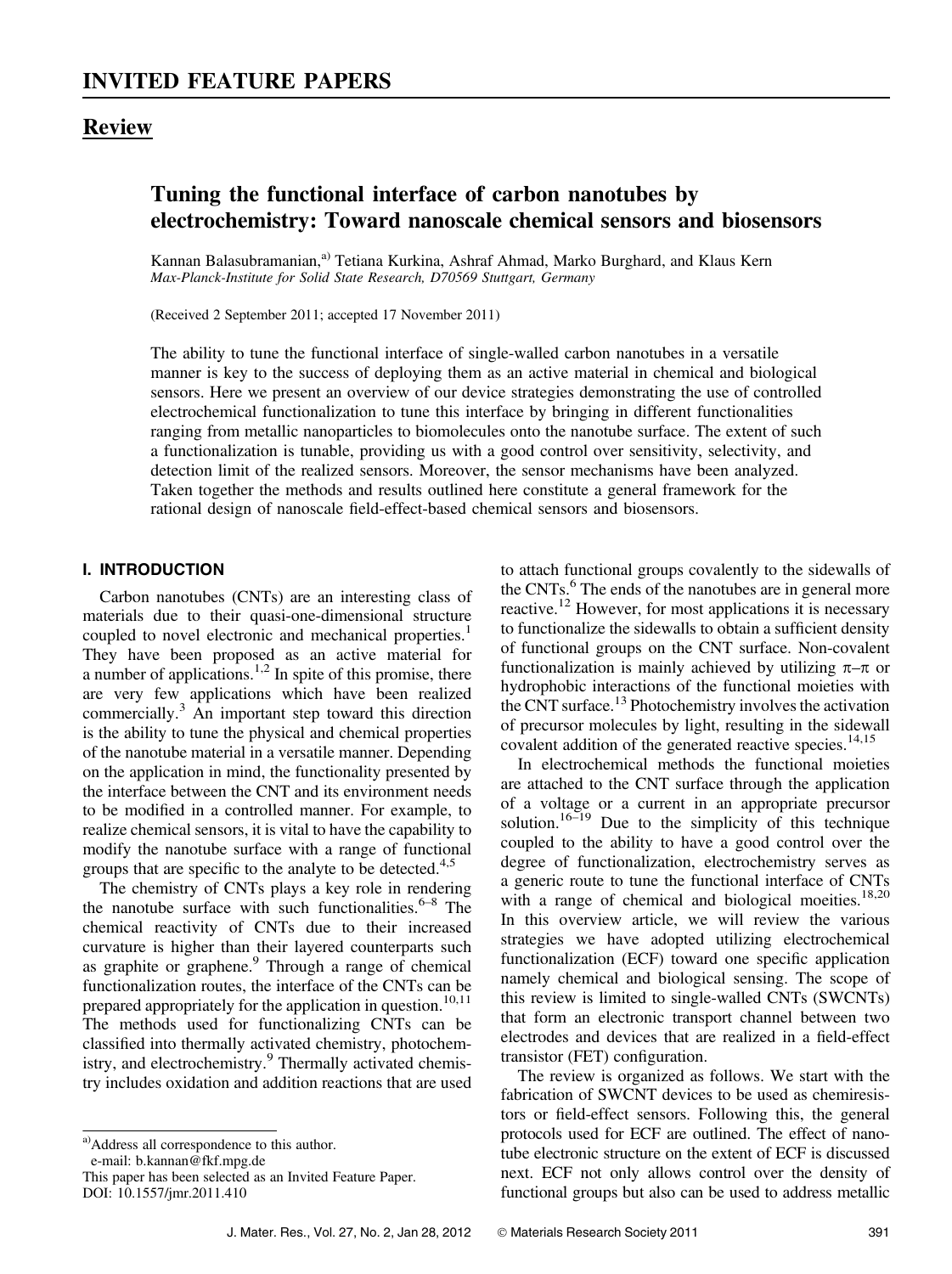nanotubes selectively. The rest of the article is devoted to the use of such functionalization techniques for the realization of nanoscale chemical sensors and biosensors. Following a summary of the principle, this section discusses ways of achieving selectivity and methods for improving sensitivity when using ECF. ECF has the unique capability that a specific functional motif can be attached either in a covalent or non-covalent manner. This enables a comparison of the sensor response in the two cases and helps in deciphering the sensing mechanisms. Finally the real advantage of using CNTs as sensor elements is illustrated, where we demonstrate deoxyribonucleic acid (DNA) sensors that show attomolar detection limit for sensing oligonucleotides. The review concludes with a summary and perspectives along with the challenges that need to be overcome when using electrochemically functionalized CNTs.

#### II. CNT DEVICES

The first step toward realizing chemical sensors is the fabrication of devices based on SWCNTs. The device layout generally comprises two or four electrodes bridged by individual tubes or CNT bundles or nanotube networks (see Fig. 1). For this purpose, a range of strategies has been pursued, which can be mainly classified under two categories: direct growth of SWCNTs on device substrates and deposition of presynthesized SWCNTs. In the former case, catalyst particles are deposited at predefined locations and the substrate is placed in a growth chamber containing a carbonaceous precursor at an appropriately high temperature.<sup>21</sup> In a subsequent lithography step, the electrodes are fabricated on top of the nanotubes. $^{22}$  Despite the versatility of this approach, it is very difficult to obtain a high throughput since the growth of CNTs is rather random and it cannot be assured that every gap is bridged by at least a single  $CNT.^{23}$ Alternatively the CNTs can be grown using various synthesis procedures such as arc discharge, $^{24}$  chemical vapor deposition,<sup>25</sup> laser ablation,<sup>26</sup> or the HiPco (high pressure pyrolysis of carbon monoxide) process. $27$  Subsequently they are dispersed in an appropriate solvent with or without surfactants.28 At the initial stages of CNT research, such dispersions were deployed to deposit CNTs randomly on a substrate. The deposited nanotubes were then contacted by tedious electron beam lithography  $(EBL)$  procedures.<sup>29,30</sup> EBL is a serial technique and hence not easily amenable for applications. Recently, alternating current dielectrophoresis has been combined with scalable photolithography approaches to realize CNT devices at desired locations.<sup>31</sup> Figure 2(a) shows a typical 3" wafer with electrodes written by photolithography. The wafer is diced into 10 chips each containing two positions. Of the 20 positions the dielectrophoretic trapping yielded CNT devices in 19 positions, whose resistances are



FIG. 1. Schematic of the setup for measuring the field-effect electrical characteristics. (a) Back-gated configuration—the resistance of the nanotube (between source and drain) is measured as a function of the back gate voltage. (b) Liquid-gated configuration—the resistance of the nanotube is measured as a function of the voltage applied to the reference electrode. Adapted with permission from Ref. 42.



FIG. 2. Wafer-scale fabrication of single-walled carbon nanotube (SWCNT) devices. (a) A  $3''$  Si/SiO<sub>2</sub> wafer with electrode structures fabricated by photolithography. The wafer is diced into 10 samples each containing two positions in the middle. The inset shows a zoomed-in version of one of the diced chips. Typical atomic force microscopic (AFM) images of carbon nanotubes (CNTs) trapped in the electrode gaps (marked with the cyan circle) can be found in Fig. 3. (b) Histogram of resistances after dicing the wafer and trapping SWCNTs on each of the positions. A solution of HiPco SWCNTs in an aqueous surfactant (Triton X-100) was used to trap the nanotubes. See Ref. 31 for more details on fabrication. Please note that the x-axis shows the measured resistance of the device in log scale.

summarized in the histogram of Fig. 2(b). The trapping of CNTs can also be monitored to ensure that at least one tube is trapped in every gap.  $32,33$ 

In both approaches a major challenge is the complexity of the physical and the electronic structure of the CNTs that are grown or trapped in the electrode gaps on wafers. Unlike many chemical compounds the synthesis procedures for CNTs result inevitably in a range of tube diameters and chiralities. $34$  This leads to a broad variation in the electronic structure of the tubes, with band gaps spanning from zero to around 1.5 eV.<sup>34</sup> When working with dispersed CNTs, it is possible to fractionate them through chromatography<sup>35,36</sup> or ultracentrifugation.<sup>37</sup> Purified SWCNTs are available even commercially from companies.<sup>38</sup> However, such SWCNTs are usually quite short (several hundreds of a nanometer long), forcing the need for serial techniques such as EBL.<sup>39</sup> One possibility of overcoming this problem is to use CNT networks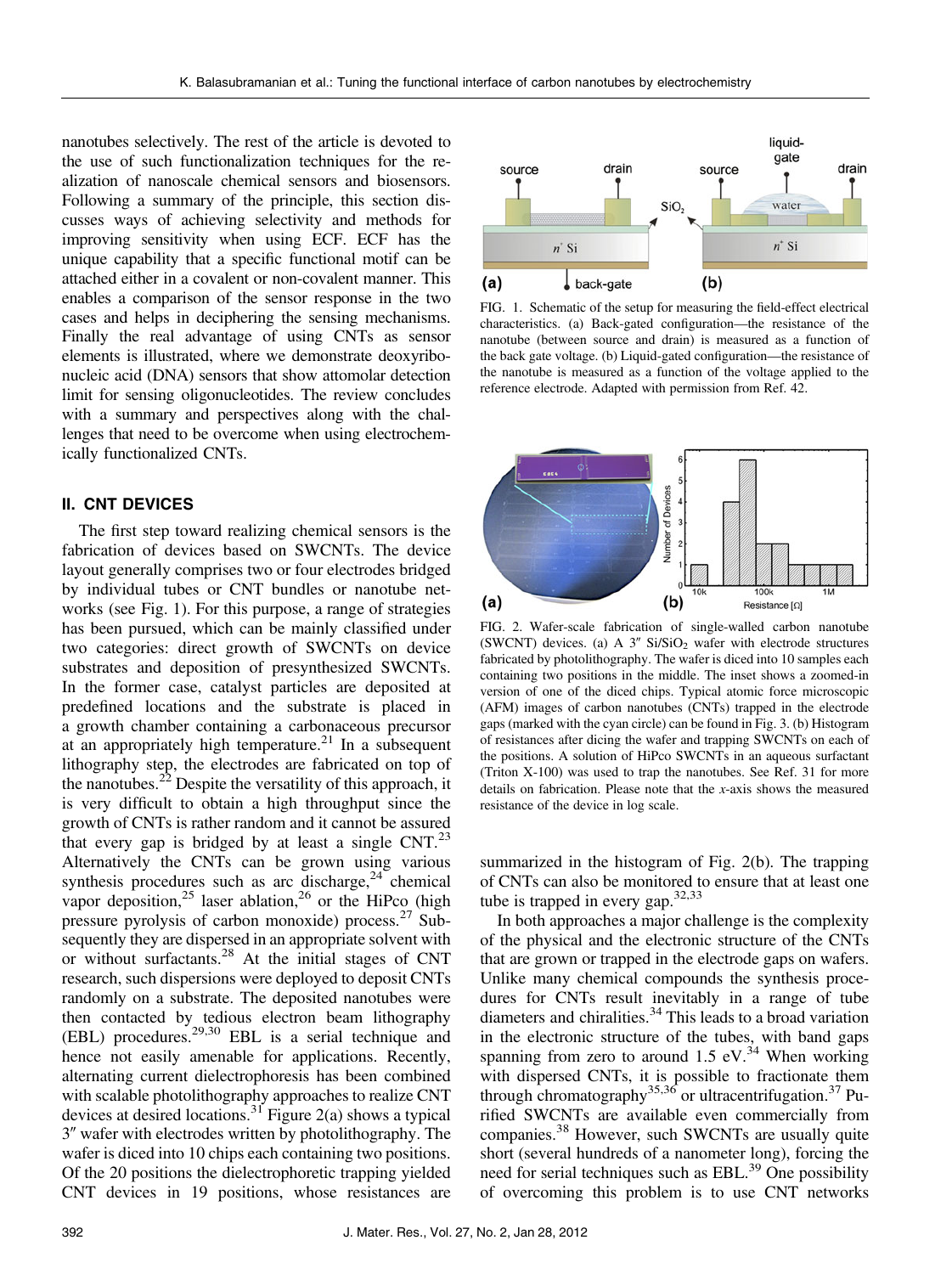containing a mixture of tubes of varying chiralities.<sup>33</sup> Although this helps in attaining similar electrical properties from one device to another, it has some disadvantages such as the reduction in sensitivity due to the increased surface. Our current strategy involves the use of few bundles of CNTs, which invariably contain metallic SWCNTs. This results in up to 80% of our devices exhibiting resistances lower than 200 k $\Omega$  [see Fig. 2(b)]. Typical atomic force microscopic (AFM) images of such samples are shown in Fig. 3. As is discussed later, through ECF of such CNT bundles we have been able to design highly sensitive field-effect sensors avoiding the need for semiconducting CNTs or purification steps. Optionally, the electrodes are passivated by silicon oxide to ensure that only the CNTs are in contact with the solution.<sup>31,40</sup>

The fabricated devices are characterized subsequently by electronic transport measurements, which also serve as the detection signal in sensor trials. In the simplest case, the resistance of the device is recorded. It may also serve as a sensor signal when hysteresis effects $41$  and sensor drifts are minimal in comparison to the changes caused by the binding of the analyte. In many cases this condition is not guaranteed and a gate electrode is required to maintain a stable reference potential. Here, the complete field-effect characteristic of the device is recorded. A schematic for measuring the gate dependence of conductance in such a configuration is shown in Fig. 1(a). The conductance of the nanotube is measured as a function of the back gate voltage applied to the highly doped  $(n^+)$ silicon substrate. Metallic nanotubes (m-SWCNTs) show almost no changes, whereas semiconducting nanotubes (s-SWCNTs) show a resistance modulation of up to five orders of magnitude. SWCNT bundles and networks show a moderate gate modulation up to around one order of magnitude.

When working in liquids, as is common for chemical sensors and biosensors, it is advantageous and in many cases necessary to use a reference electrode as a gate electrode. This electrode is immersed in the liquid surrounding the sensor surface as shown in Fig. 1(b).<sup>42</sup>



FIG. 3. AFM images of trapped SWCNTs showing (a) one bridging bundle and (b) many bridging bundles. The electrodes were passivated with silicon oxide.

In this case, the electrical double layer formed at the interface between the CNT and the liquid serves as the gate capacitor. This is in effect an identical setup as is normally used in electrochemistry, where the potential at a working electrode is tuned with respect to a reference electrode to probe redox-active molecules in solution. The difference lies in the measurement of the current. For a liquid-gated FET, the current is measured through the CNT, but in an electrochemical setup, the current flowing through the solution (due to charge transfer occurring at the interface) is recorded. The coupling between electrolyte gating and electrochemical charge transfer<sup>43,44</sup> is illustrated in Fig. 4. The dashed lines show the modulation of the nanotube conductance (plotted on the left axis, for both m- and s-SWCNTs) as a function of the gate voltage  $(V_{IG}$ —bottom axis) at the reference electrode. The same Ag/AgCl electrode is used as a reference for electrochemical measurements, enabling the direct comparison of the electrochemical behavior of redoxactive molecules with the field-effect characteristics. For example, the irreversible reduction of a diazonium salt [4-diazo-N,N-diethylaniline tetrafluoroborate (DDA-TFB)] is plotted additionally in Fig. 4 in the form of a cyclic voltammogram (top and right axes).<sup>44</sup>

## III. ELECTROCHEMICAL FUNCTIONALIZATION

ECF involves the oxidation or the reduction of redoxactive molecules in the vicinity of CNTs leading to the



FIG. 4. Comparison of liquid-gated field effect and electrochemistry (dashed line and dash-dotted lines). Liquid-gate dependence of conductance for a metallic and semiconducting SWCNTs, respectively, in a water droplet. The gate voltage is applied to an Ag/AgCl reference electrode that is in contact with the droplet. The voltage applied to the Ag/AgCl electrode with respect to the nanotube is plotted in the lower x-axis (solid line). Cyclic voltammogram of 10-mM 4-diazo,-N, N-diethylaniline tetrafluoroborate with 0.1-M lithium perchlorate at a gold electrode in water. Ag/AgCl is used as the reference electrode. The voltage applied to the gold working electrode with respect to the reference is plotted in the upper x-axis. Adapted with permission from Ref. 44.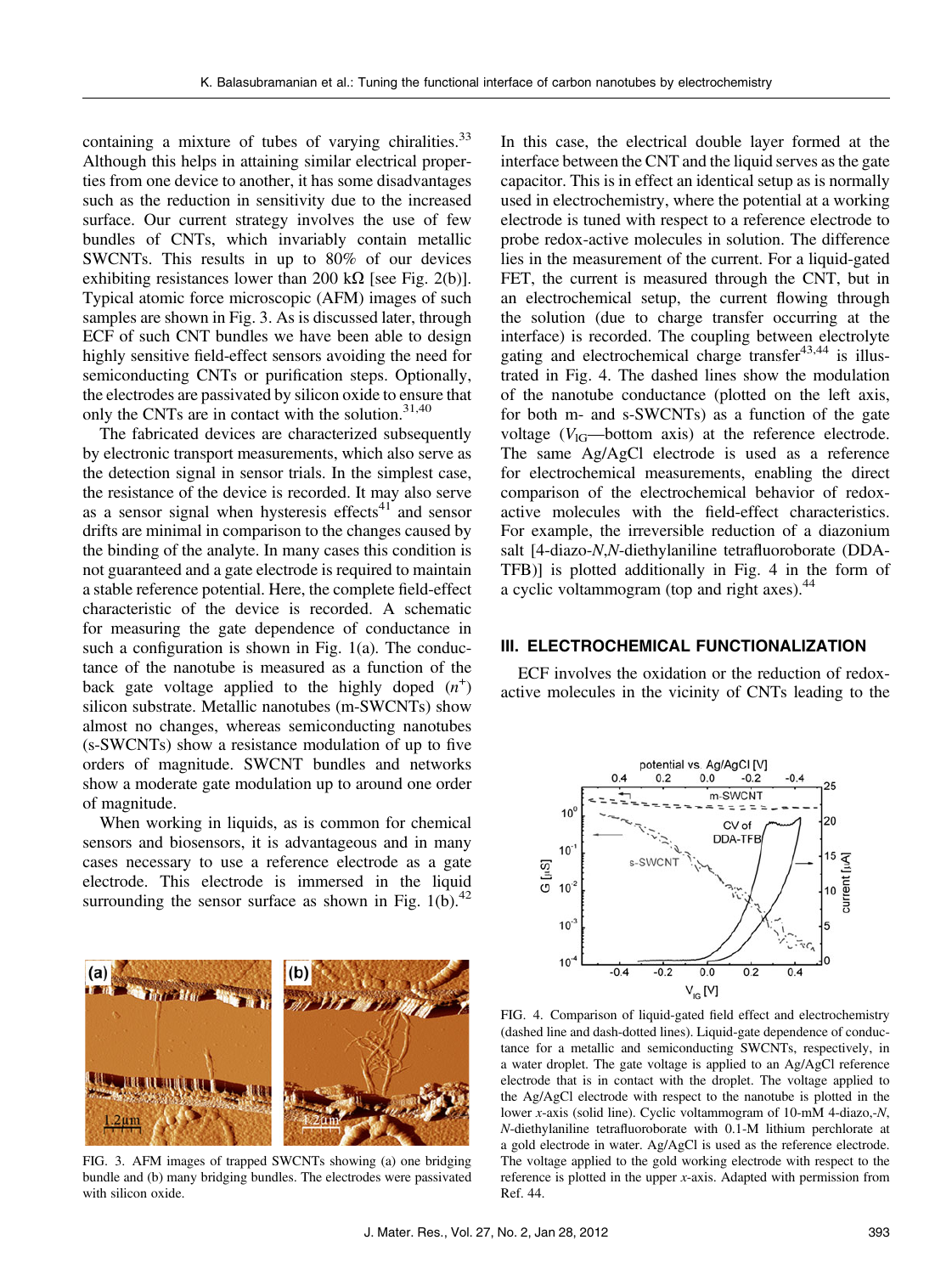creation of a radical or ionic species that attaches itself covalently or non-covalently to the nanotube surface. ECF of contacted SWCNTs is performed in two ways. In the first method that is commonly used in the field of electrochemistry, the nanotube electrode (individual CNT or CNT bundle or CNT network) serves as the working electrode in an electrochemical cell.<sup>16,45</sup> The cell is laid out in a standard three-electrode configuration (counter electrode—platinum, reference electrode—Ag/AgCl, and quasi reference—platinum).<sup>45</sup> Alternatively, the functionalization can also be carried out in the liquid-gated configuration (see Fig. 4) as discussed earlier. Using any of the two strategies, the interface of the SWCNTs can be provided with inorganic or organic species.

## A. Inorganic functionalities

SWCNTs can be decorated with metal nanoparticles in a facile manner using ECF. Toward this goal, a metal salt in an electrolyte solution is used as the precursor. The metal salt can be reduced at negative overpotentials leading to the formation of corresponding nanoparticles on the surface of CNTs. The nanoparticles on the CNT surface are preferably formed at defect sites due to the presence of high electric fields. $46,47$  The size and density of the nanoparticles can be controlled by varying the temporal profile of the potential applied in addition to the concentration of the metal salt, the magnitude of the overpotential, and the time for which the potential is applied.<sup>48</sup> In this manner, decoration of SWCNTs with Au, Pd, Pt, Ni, Co, and Ag nanoparticles has been demonstrated.<sup>18,46,48,49</sup> In some cases, it is required to use a stabilizer to control the rate of formation of the nanoparticles. In comparison to sputtering or evaporation, electrochemistry ensures that an intimate contact is achieved between the nanoparticles and the CNTs. $47,50,51$ 

The degree of functionalization can be estimated in a facile manner with the help of AFM images.<sup>48</sup>

## B. Organic moieties

Organic moieties can be coupled either in a covalent or non-covalent manner by an appropriate choice of the end-groups of the precursor molecule. Non-covalent functionalization is achieved for example with substituted aromatic amines that can be readily oxidized at CNT surfaces. Figure 5(a) shows the principle of non-covalent ECF. The precursors we have used include 4-aminobenzylamine,  $17,52$  4-aminobenzoic acid,  $40$  and 4-aminophenylboronic acid.<sup>31</sup> Other common molecules used for electropolymerization include aniline $53$  and pyrrole.18 The application of positive overpotentials leads to the electropolymerization of the aminophenyl moieties on or in the vicinity of the CNT surface. The thickness of the coatings can be controlled by varying the concentration of the precursor and the time of ECF. The increase in thickness has been confirmed with the help of AFM images, whereas the formation of non-covalent bonds has been established by Raman spectroscopy.<sup>52</sup>

Covalent functionalization of the CNT surface is achieved by using aryl diazonium salts as shown in Fig. 5(b). Examples include 4-nitrobenzenediazonium, 17,52 4-chlorobenzenediazonium, 4-bromobenzenediazonium, 44 4-diazo-N,N-diethylaniline,<sup>20</sup> and 4-diazophenylboronicacid salts.<sup>31</sup> Diazonium salts are in general very reactive and induce sidewall additions to the CNTs upon application of an appropriate negative overpotential.<sup>16,17</sup> This leads to highly reactive phenyl radicals that couple covalently to the CNT surface. The result is a partial disruption of the conjugated  $\pi$ -bonded network of the nanotube walls, as has been confirmed by electrical transport and Raman measurements.44,52 The resistance and the Raman D-band



FIG. 5. Scheme for the electrochemical functionalization (ECF) of SWCNTs with organic moieties. (a) Non-covalent functionalization using a substituted aromatic amine. (b) Covalent functionalization using an aryl diazonium salt. Adapted with permission from Ref. 52.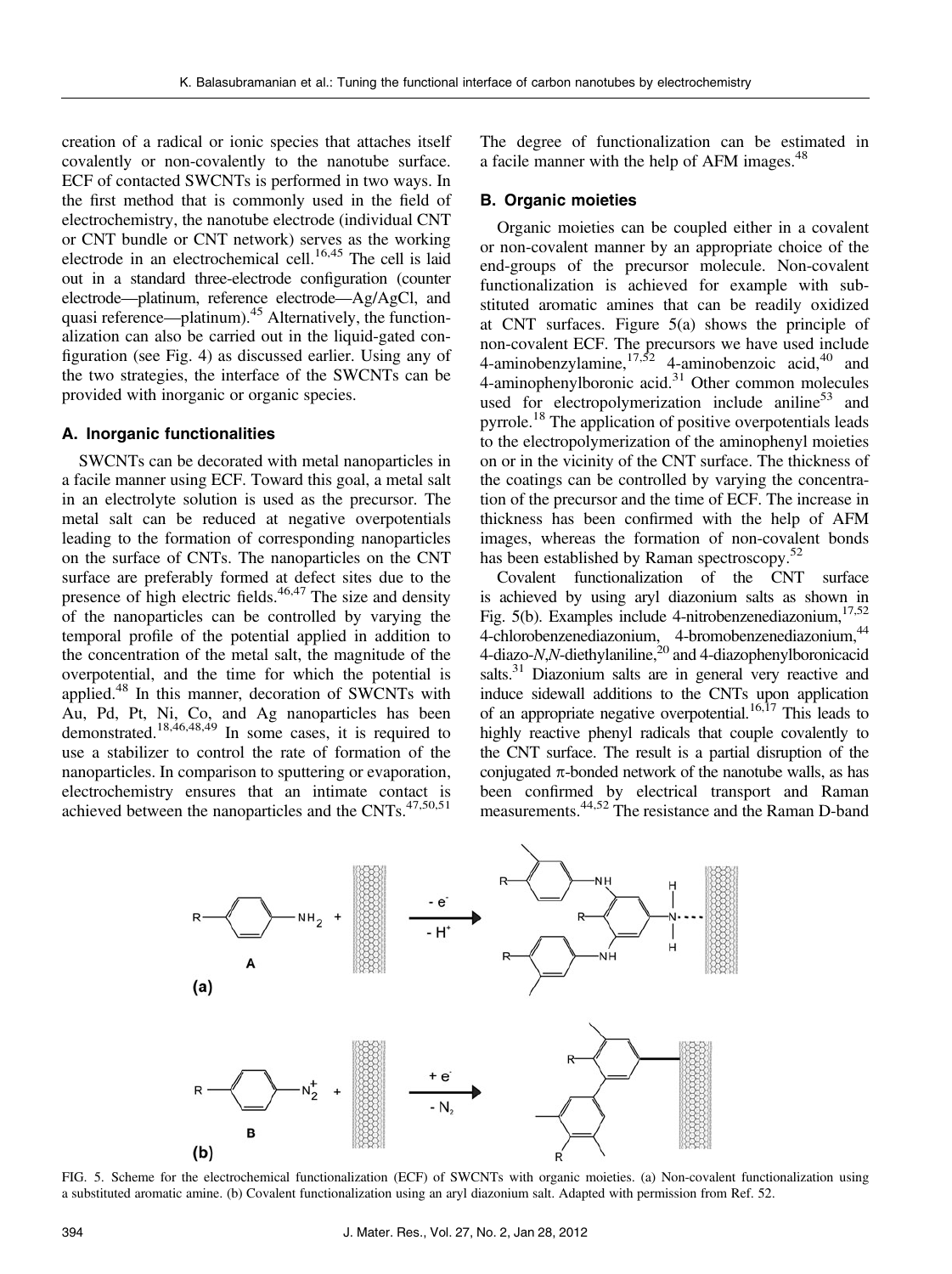intensity (relative to the G-band intensity) of the CNTs are found to increase upon covalent binding. By contrast in the case of non-covalent modification only subtle changes in the resistance are observed upon attachment of the organic moieties. Since the covalent functionalization leads to an increase in resistance, the degree of functionalization can be controlled by simultaneously monitoring the device resistance. $31,54$  This gives us a handle on controlling the density of functional moieties on the CNT surface. Although it is difficult to estimate the exact amount of functional groups on the CNT surface, the use of resistance monitoring has proved to be an effective method to obtain a reproducible density of receptors from one sample to another. This leads to a subnanometer coverage of the substituted phenyl moieties on the CNT surface. A high coverage of more than 5 nm leads to a strong increase in the resistance after which the devices are practically unusable.<sup>52</sup> Apart from diazonium salts, ECF with aniline also leads to the formation of covalent bonds under certain conditions.<sup>55</sup>

The density of attached functional groups on the sidewalls can be estimated by techniques such as thermogravimetric analysis,<sup>56</sup> vibrational spectroscopy,<sup>56,57</sup> electron microprobe analysis,<sup>56</sup> and x-ray absorption.<sup>57</sup> The general strategy is to measure the elemental composition or a characteristic chemical signature of the functionalization and use it to estimate the degree of functionalization.58 Alternatively, spectroscopic signatures of the attached chemical groups can also be utilized.<sup>11</sup>

The versatility of the electrochemical approach together with the simplicity of the experimental setup offers a number of advantages for the efficient surface functionalization of SWCNTs. It is only required to add the desired redox species with or without the electrolyte in an appropriate solvent.44 Using the simple liquid-gating or electrochemical setup it is possible to attain a reproducible functionalization of the CNT surface with a given set of experimental parameters. Another major advantage of ECF lies in the fact that the moieties are directly attached to the CNT surface, leaving the surrounding substrate as well as the non-contacted SWCNTs unaffected, which is key to design efficient sensors.<sup>59</sup> Furthermore, in contrast to other bulk chemical functionalization methods, this technique ensures a functionalization yield of 100%. In other words, it can be confirmed that every contacted tube/bundle is indeed functionalized with the help of AFM and Raman measurements.

## IV. SELECTIVITY TO ELECTRONIC STRUCTURE

The liquid-gating setup allows the tuning of the electronic band filling of the contacted SWCNTs by varying the gate voltage.43 At the same time, it can be used to probe the redox potential of a redox-active molecule in solution. This suggests that this setup is ideally suited to

probe the effect of electronic structure on the charge transfer occurring at the CNT–liquid interface, motivating the study of the dependence of electrochemical reactivity on the electronic structure of the CNT under investigation. While m-SWCNTs exhibit continuously filled states with the possibility of charge transfer at any filling level, the s-SWCNTs posses energy gaps where the rate of charge transfer is expected to be lower than that of m-SWCNTs. We have investigated this aspect in detail using the covalent functionalization scheme with the help of both theory and experiments.<sup>44</sup> Toward this goal, we have calculated the reaction rate separately for m- and s-SWCNTs. We have observed that for some diazonium salts with an appropriate redox potential, the electrochemical reaction rate at s-SWCNTs is strongly reduced in comparison to that at m-SWCNTs. Experiments involving covalent ECF of individual m- and s-SWCNTs with diazonium salts of varying redox potential  $(\epsilon^0)$ confirm this prediction. Figure 6 shows calculated reaction rates at a metallic (9,0) SWCNT and a semiconducting (10,0) SWCNT for two diazonium salts of differing reduction potential  $(-0.6 \text{ V}, -0.2 \text{ V})$  obtained by using the Gerischer–Marcus model. It is apparent that with the former diazonium salt [Fig. 6(a)], the reaction rate at the m-SWCNT is much higher than that at the s-SWCNT. However with a diazonium salt of a less negative reduction potential, the reaction rates are almost the same [Fig. 6(b)]. By choosing an appropriate diazonium salt and by astute control of the experimental conditions (time and profile of voltage applied, concentration of the diazonium salt, and the background electrolyte), the functionalization is carried out exclusively on m-SWCNTs.

A direct consequence of the selectivity of ECF is that the metallic tubes in a CNT network can be selectively addressed and covalently modified. The resistance of the m-SWCNTs increases as a result of this modification, whereas that of s-SWCNTs remains almost unaffected. When the ECF is carried out for a sufficient amount of time, the metallic tubes can be virtually eliminated from the conduction paths of such a network. Figure 7(a) presents a typical SWCNT network, whereas Fig. 7(b) shows the field-effect behavior in air before and after such an electrochemical modification. It is apparent that the gate modulation of conductance has increased dramatically after the ECF, confirming that the semiconducting tubes exclusively constitute the conducting pathway in this device. Devices fabricated in this manner show good performance characteristics comparable to their individual semiconducting CNT counterparts.<sup>42,60</sup>

## V. CHEMICAL SENSORS AND BIOSENSORS

## A. Principle

Tailoring the functional interface of CNTs by electrochemistry provides a versatile method for realizing highly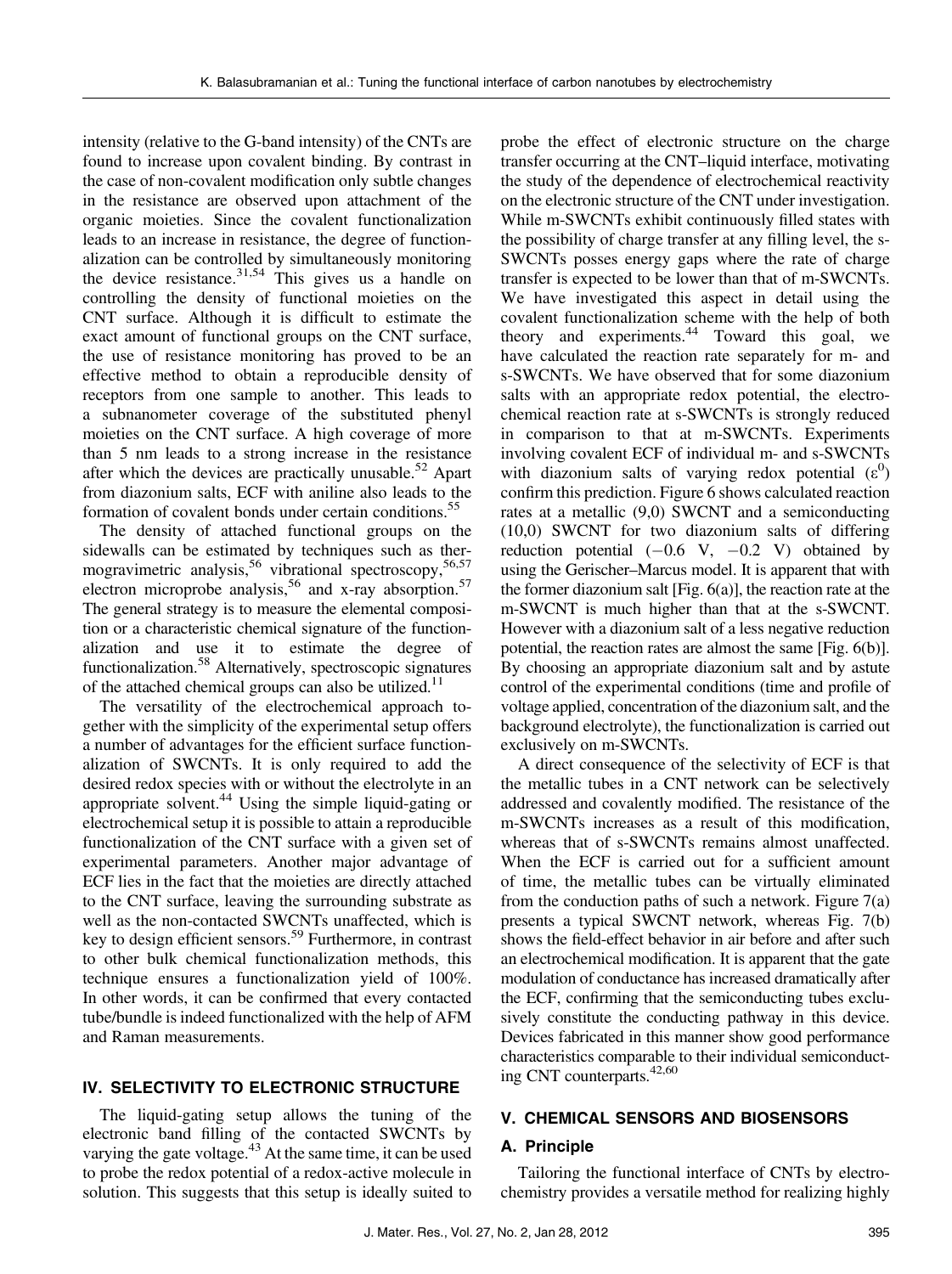

FIG. 6. Calculated electrochemical reaction rates at metallic (9,0) and semiconducting (10,0) SWCNTs with prototype diazonium salts of differing reduction potentials: (a)  $-0.60$  V and (b)  $-0.25$  V. It is apparent that the reaction rate at an m-SWCNT is much higher than that at an s-SWCNT in (a), whereas in (b) the reaction rates are similar. Adapted with permission from Ref. 44.

selective chemical sensors and biosensors. The principle of electrical detection is based on the changes in physical properties (mainly electrical characteristics) of the SWCNTs upon binding of the analyte molecules on their surface. Sensitivity in electrical sensors is related to the surface-to-volume ratio of the active element. Due to their high surface-to-volume ratio, CNTs are expected to exhibit higher sensitivity than their micro- or macroscale counterparts. In contrast to optical detection methods, electrical detection poses the advantage that a bulky reading instrument is not necessary. Electrical sensors are portable and are hence easily deployable for applications at the point-of-care. $61$  To make the sensor selective to a specific analyte, the CNT surface needs to be modified with an appropriate functional group serving as a chemical receptor or bioreceptor. Using the electrochemical methods outlined earlier, a range of receptors can be brought onto the surface of individual CNTs in a very controllable manner, allowing for a rational design of sensing paradigms. In this section, we outline the sensors that we have demonstrated using ECF of SWCNT-FETs.

## B. Imparting selectivity

The electrical properties of SWCNTs are rather sensitive to their environment. As a result, pristine SWCNTs



FIG. 7. Selective electrochemical modification of metallic SWCNTs. (a) SWCNT network grown by chemical vapor deposition and contacted by electrodes. Catalyst particles used for the nanotube growth are still visible. (b) Field-effect characteristics of the device before and after selective ECF with a diazonium salt. The ON/OFF ratio has increased signifying that the metallic tubes in the network have been successfully eliminated. Adapted with permission from Ref. 42.

can be directly deployed to detect molecules such as  $NH_3$  or  $NO_2$ .<sup>62,63</sup> The main requirement here is that the analytes have a capability to induce charge transfer onto the CNTs, which can be detected through a shift in the gate voltage characteristics. $62,63$  While NH<sub>3</sub> donates electrons,  $NO<sub>2</sub>$  accepts electrons leading to a doping of the semiconducting CNTs that can be sensitively detected with the help of gate-dependent transport measurements. This, however, does not provide any selectivity for the detection of analytes. Any electron donor would induce a threshold voltage shift toward more negative gate voltages, whereas any electron acceptor would shift the transfer curve in the opposite direction.

ECF is ideally suited to provide SWCNT sensors with selectivity toward a certain analyte. Furthermore, molecular species that normally do not undergo any charge transfer can be detected using functionalized CNT surfaces. For example, hydrogen does not possess the capability to induce direct charge transfer onto SWCNTs. Palladium serves as a selective mediator for hydrogen, by dissolving molecular hydrogen, which dissociates and changes the work function of the metal.<sup>64</sup> SWCNTs electrochemically decorated with palladium nanoparticles [see Fig. 8(a)] can thus be used as hydrogen sensors.<sup>51</sup> In comparison to other metal deposition methods, electrochemistry brings in the advantage that only those locations that dominate the resistive pathways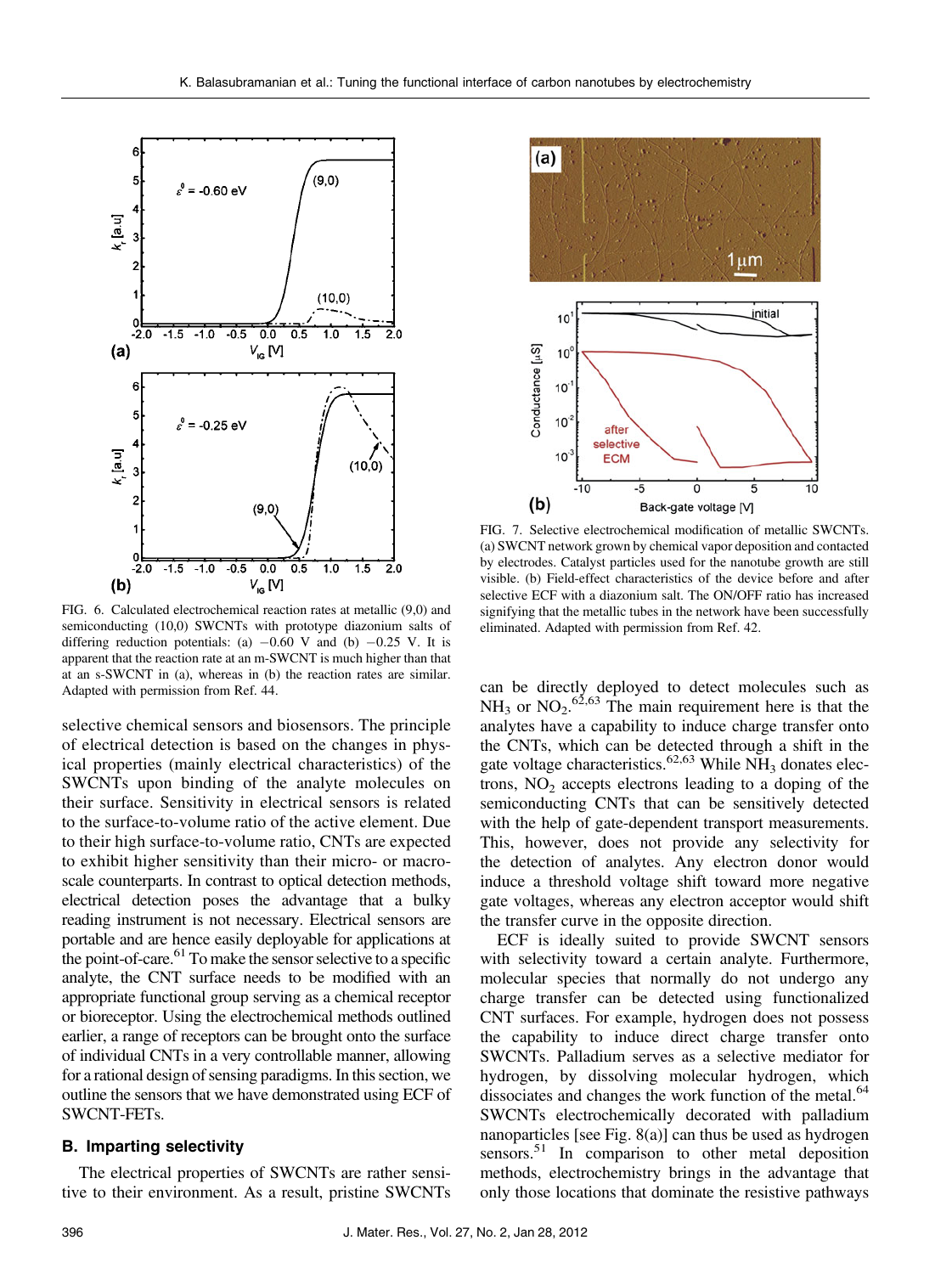

FIG. 8. Hydrogen sensors based on electrochemically functionalized SWCNTs. (a) SWCNT network decorated with palladium nanoparticles. (b) Sensor response of palladium nanoparticle-decorated SWCNT network showing sensitivity down to the low parts per million range. Adapted with permission from Ref. 51.

are decorated with palladium. In this manner, one can attain a high sensitivity in the low parts per million range as shown in Fig. 8(b).

## C. Controlling sensitivity

From the foregoing discussion it is apparent that the use of semiconducting SWCNTs is necessary to observe a charge transfer from analytes. We have proposed a novel strategy to overcome this restriction, which allows the use of metallic  $\text{SWCNTs}^{20}$  or bundles of SWCNTs with an overall semimetallic electrical behavior. $31$  The principle is based on the covalent electrochemical attachment of receptors onto the CNT surface. As mentioned above, covalent attachment leads to an increase in the tube resistance. The attached receptors function as charge-scattering sites, whose strength is modulated by the analyte concentration.<sup>20</sup> Due to the increase in resistance, it is important to optimize the density of the receptors. To keep the disruption of the conjugated  $\pi$ -system to a minimal amount we monitor the resistance during ECF and ensure that it does not increase by more than an order of magnitude. In the presence of the analyte, the resistance of the CNT increases further since the scattering sites provide an increased scattering cross section for the transport of electrons, as shown in the schematic in Fig. 9(a) for a pH sensor. The presence of analyte-induced charge scattering is detected by measuring the conductance that shows a marked decrease at all gate voltages. By contrast, the charge transfer mechanism results in a shift of the transfer characteristics along the gate voltage axis. Based on the charge-scattering strategy, we have demonstrated pH sensors, wherein individually contacted metallic SWCNTs were covalently functionalized with DDA-TFB [Fig. 9(a)]. Unmodified metallic SWCNTs showed almost no sensitivity to the pH of the solution. Upon functionalization, a clear correlation between the pH of the solution and the resistance or gate characteristics of the sensor could be observed, confirming the proposed sensing mechanism.

A unique aspect of the ECF route is that by varying the density of the attached receptors we can improve the sensitivity of the realized sensor. The density of the receptors on the CNT surface can be increased with every subsequent electrochemical modification. Figure 9(b) presents calibration curves for the pH sensor at various receptor densities. Initially, the metallic SWCNT shows almost no pH dependence due to the absence of receptors. However, after every ECF cycle, which attaches new pH-sensitive receptor molecules on the same CNT surface, the sensitivity (slope of the calibration curve) is found to increase.<sup>20</sup> This possibility is unlike other bulk chemical functionalization protocols, where it is quite difficult or impossible to have such a control over the receptor density. In this manner, ECF can be used to obtain direct control over the sensitivity and selectivity of the realized chemical sensors.

## D. Deciphering sensor mechanisms

Since it is possible to tune the functional interface of the CNTs in a very fine manner, the ECF strategy helps in deciphering the mechanisms of the realized sensors. Specifically, the question arises as to how the nature of coupling (covalent versus non-covalent) between the receptor and the nanotube affects the sensing response. Toward this end, sugars (e.g., glucose and fructose) were chosen as model analytes and phenylboronic acid moieties selected as the corresponding receptors. $31$  Boronic acids bind to  $cis-1,2$ - or  $cis-1,3$ -diols at neutral pH leading to a change in the charge density at appropriate  $pH<sup>65</sup>$ . The binding is reversible at low pH. Since the focus here is on the study of the sensing mechanism upon binding, the absence of selectivity toward a specific sugar is not of concern here.<sup>31</sup> Based on a functionalization scheme as shown in Fig. 10, phenylboronic acid moieties were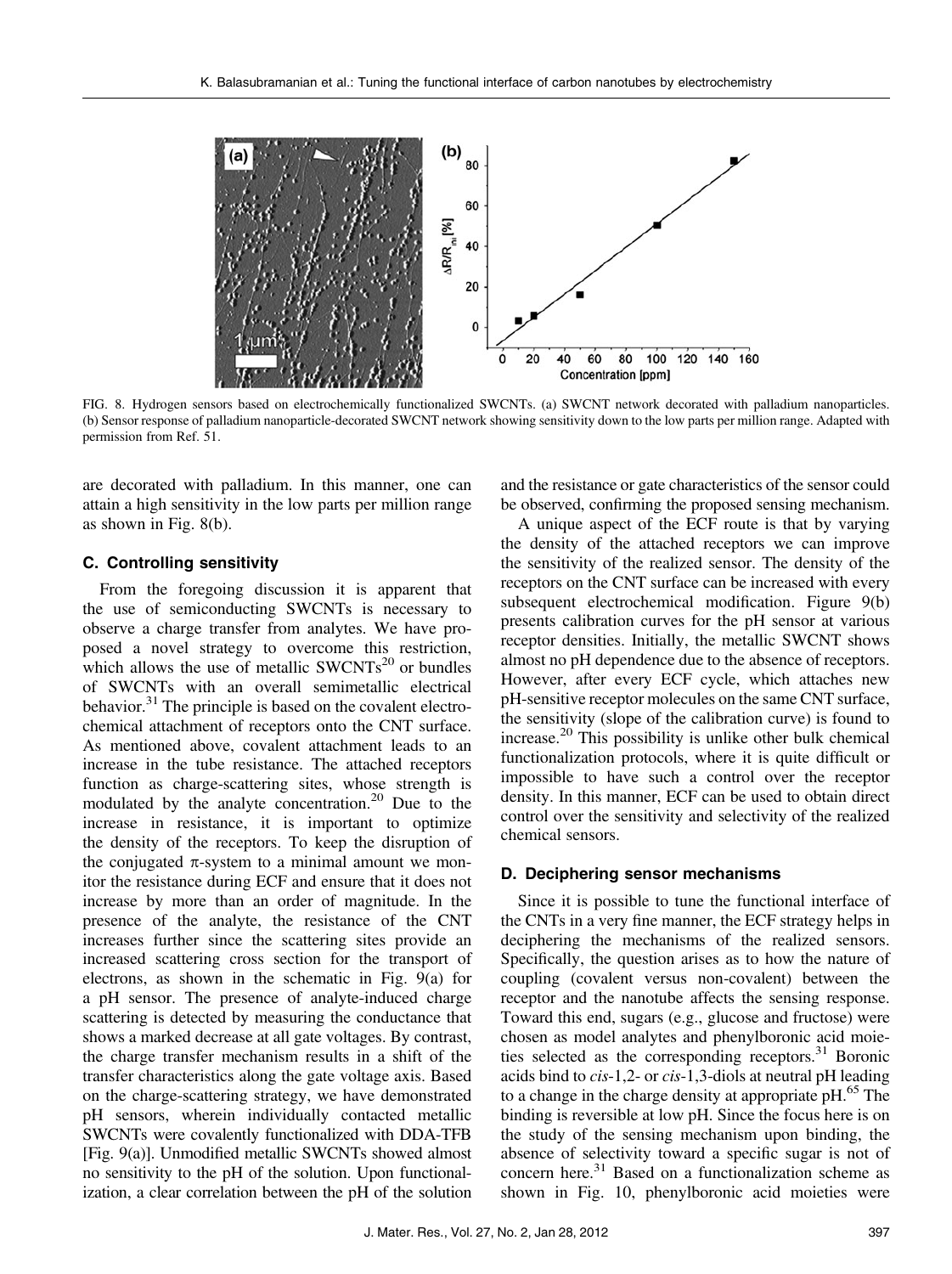

FIG. 9. pH sensors based on covalently functionalized metallic SWCNTs. (a) Schematic showing the attachment of diethylaniline groups onto the SWCNT sidewalls and the sensor mechanism. At low pH, the aniline groups are protonated and hence the functionalized sites act as weak scattering centers. With increasing pH, the electron density on the attached diethylaniline moieties increases leading to a resistance increase as a function of pH. (b) Sensor response to solutions of varying pH for a pristine SWCNT (stars); the same tube modified once electrochemically with 4-diazo-N, N-diethylaniline tetrafluoroborate (triangles) and the same tube modified a second time under the same conditions (squares). After every modification, the pH response is found to improve signifying an increase in the density of attached receptors. In this manner electrochemistry can be used to improve the sensitivity of SWCNT-based sensors. Adapted with permission from Ref. 20.



FIG. 10. Schematic showing the attachment of phenylboronic acid moieties onto the SWCNTs through covalent or non-covalent attachment. For non-covalent attachment, aminophenylboronic acid is directly electropolymerized on the SWCNT surface. Covalent attachment is achieved by creating a reactive diazonium intermediate, which can subsequently be reduced on the CNT surface. Adapted with permission from Ref. 31.

attached either covalently or non-covalently onto the CNT surface. Subsequently the sensor responses for both cases were examined in detail.

Figure 11 summarizes the results obtained with the two types of sensors and compares them with theoretical predictions for the behavior of generic CNT-based biosensors from Ref. 66. The covalently functionalized SWCNT devices upon introduction of glucose show an increase in resistance [at all gate voltages, Fig. 11(a)] signifying the occurrence of the charge-scattering mechanism discussed above for the case of pH sensors. This is consistent with theory demonstrating that the changes in mobility lead to a suppression of conductance [see Fig. 11(d)]. On the other hand, the non-covalently modified CNTs show a shift in the transfer characteristics [Fig. 11(b)] as well as a change in the slope of the transfer curve  $[Fig. 11(c)]$ . The threshold shift is attributed to the change in surface charge (arising due to the binding of glucose onto phenylboronic acid moieties) consistent with the gating model in Fig. 11(e). Moreover, in contrast to covalent attachment, the non-covalent attachment can be used to attach a high density of receptors without affecting the device resistance. As a result, changes in the surface charge also lead to a difference in the gating efficiency due to variations in the gate capacitance [see Fig. 11(f)]. It is worth mentioning here that the Schottky barriers play only a minor role in the sensing mechanism since the contacts have been passivated. These results substantiate the fact that by controlling the nature of coupling between the receptor and the CNT surface, we can influence the underlying sensing mechanism. Furthermore it provides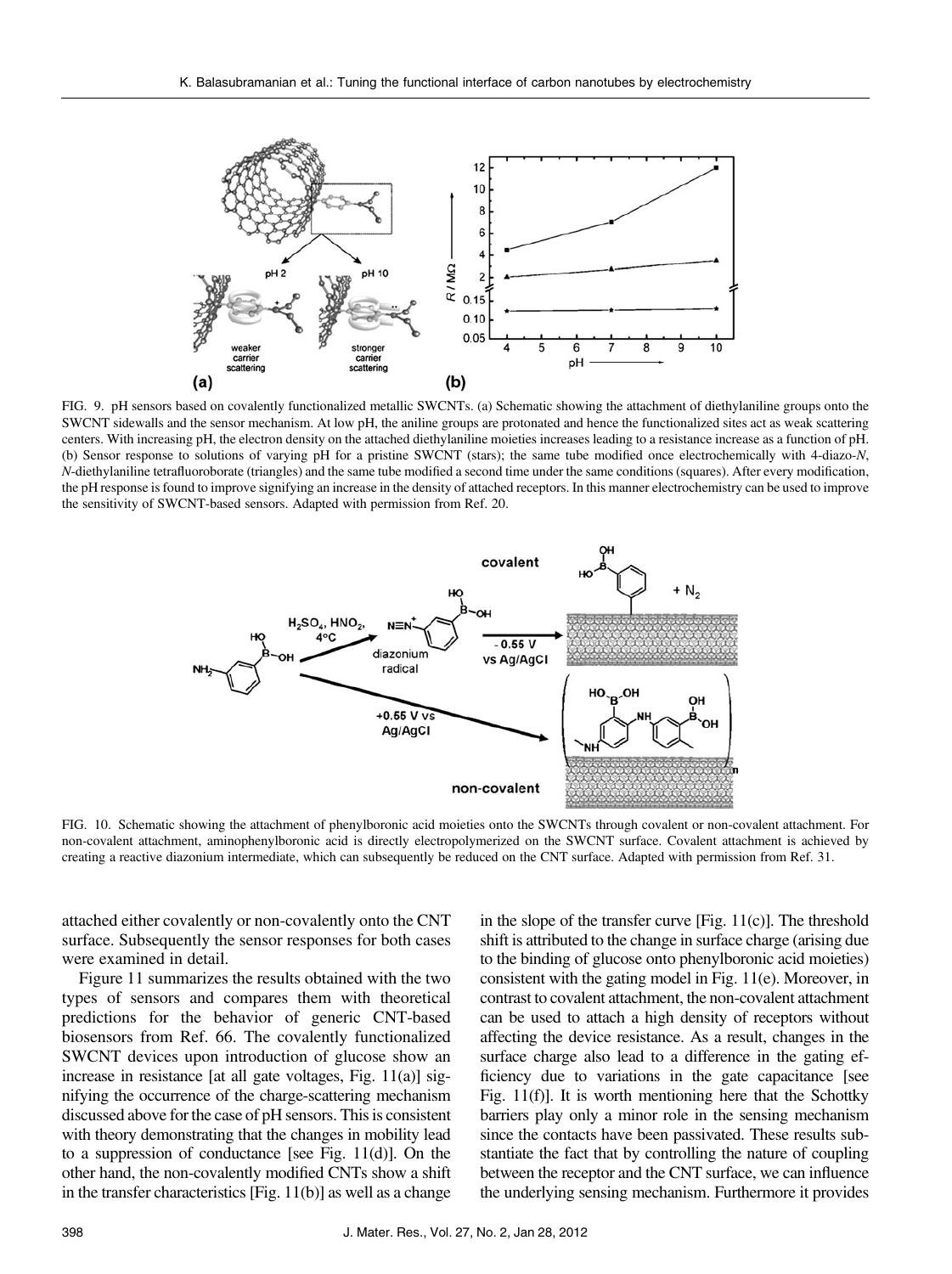

FIG. 11. Sensor mechanism of SWCNT field-effect transistor sensors. Experiment: Sensor response to glucose of (a) covalently and (b, c) non-covalently functionalized SWCNT sensors. Theory: Predicted sensor response based on various sensing mechanisms: (d) charge scattering/mobility, (e) surface charge/gating, and (f) screening/capacitance. In (d) the binding of analytes onto the sensor surface leads to changes in the strength of charge scattering, resulting in an increase of resistance at all gate voltages. Experimentally this condition is observed for the SWCNT devices covalently functionalized with phenylboronic acid moieties (a). In (e) the occurrence of or a change in the surface charge leads to a shift in the gate voltage characteristics, whereas in (f) a change in capacitance is observed due to screening of the gate potential by the analytes bound onto the CNT surface. These two cases are observed in experiments where the SWCNTs are non-covalently functionalized with the phenylboronic acid moieties. A shift in the threshold voltage (b) and a change in the slope (c) is observed in the experiments. (a)–(c) Adapted with permission from Ref. 31 and (d)–(f) adapted with permission from Ref. 66.

a good rationale and a generic pathway for the design of SWCNT-based biosensors.

## E. Achieving low detection limit

From the foregoing discussions it is apparent that ECF allows the realization of SWCNT sensors with astute control over selectivity and sensitivity. Furthermore, the sensor responses could be explained with the help of a qualitative model. However, the fundamental purpose of deploying SWCNTs namely the ability to detect very small amounts of analytes has not yet been demonstrated. Analytes such as nucleic acids, proteins, and peptides are present in miniscule amounts in bodily fluids, whose detection requires very high sensitivity. Toward this purpose, we have designed nucleic acid biosensors by functionalizing the SWCNTs with probe DNA that are complementary to the target analyte DNA.<sup>40</sup> Here we have followed the non-covalent functionalization strategy. The nanotube surface is highly hydrophobic, and nucleic acids bind to the surface through hydrophobic interaction with the nucleobases. $35$  To avoid this, the contacted SWCNTs are functionalized with 4-aminobenzoic acid, resulting in a polymer coating that is rich in carboxyl groups. At a working pH of 7.4, these groups are nega-

tively charged and thereby help in avoiding non-specific binding through electrostatic interactions. Subsequently the probe DNA is coupled to the carboxyl groups through carbodiimide chemistry as shown in Fig. 12(a). Upon addition of target DNA the transfer curves shift to negative voltages [see Fig. 12(b)] consistent with the sensor mechanism for non-covalent ECF as discussed earlier. Such SWCNT DNA sensors are sensitive over a broad range of DNA concentrations and present a detection limit as low as 100 aM [see Fig. 12(c)]. This corresponds to less than 2000 molecules in our sample volume of 30 µL. Furthermore, the sensors showed a detection limit of 200 aM in a heterogeneous solution where the target DNA was mixed with three different non-complementary sequences. The target DNA amounted to just 2% of the total nucleic acids present in the sample solution. This is the lowest detection limit achieved so far for label-free direct nucleic acid biosensors based on electrical detection without the use of sandwich protocols.<sup>61</sup>

#### F. Challenges

In spite of the various advantages guaranteed by the use of ECF for CNT-based sensors, a number of challenges still need to be overcome before the widespread use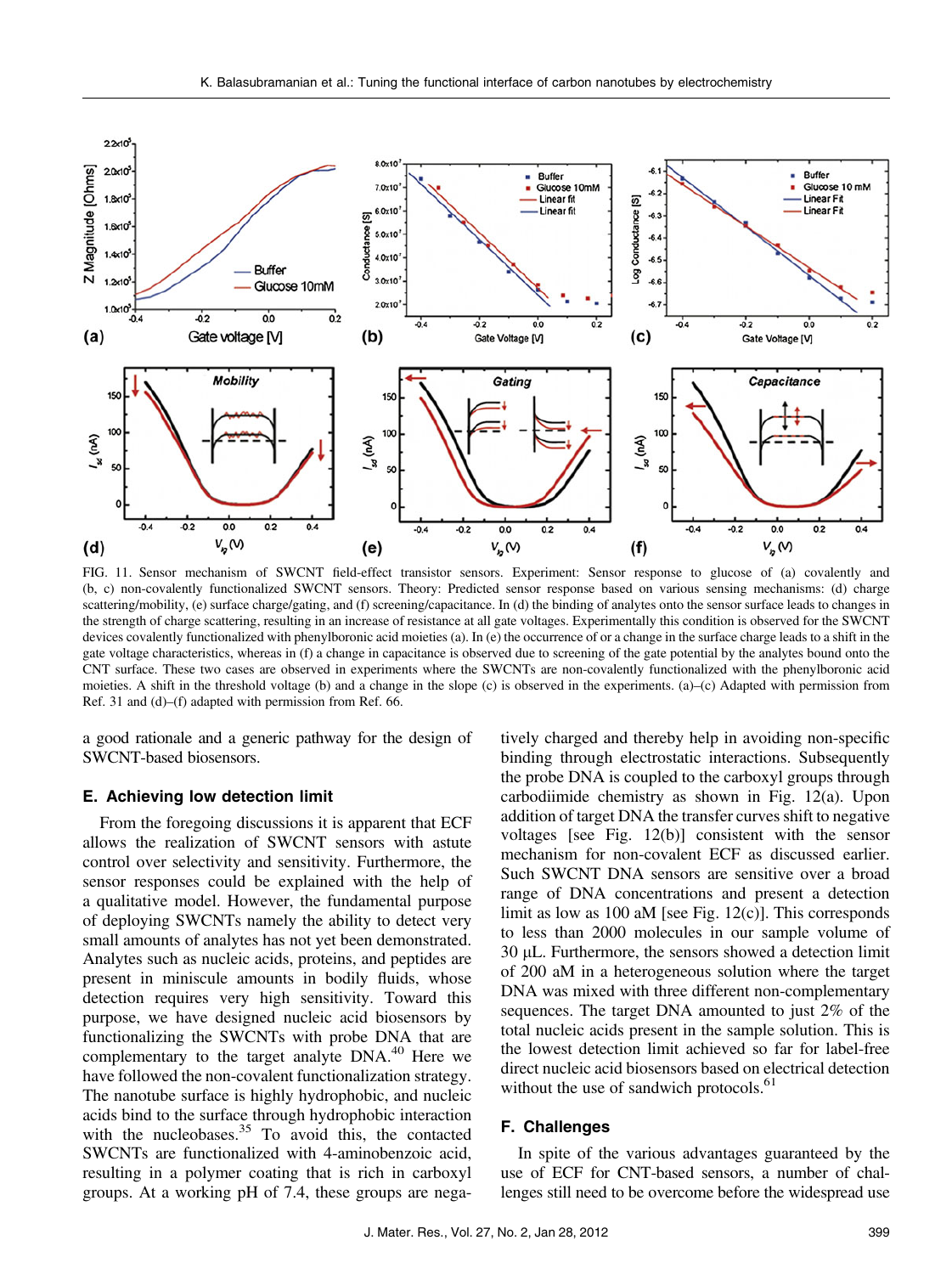

FIG. 12. SWCNT deoxyribonucleic acid (DNA) sensors with low detection limit. (a) Schematic showing the SWCNT functionalized electrochemically (non-covalent) with aminophenylboronic acid followed by coupling of aminofunctionalized probe DNA to the attached carboxyl groups. (b) Liquid-gated field-effect characteristics of the sensor for different concentrations of target DNA. (c) Calibration curve showing the shift in the gate characteristics as a function of DNA concentration. cDNA: complementary DNA—specific binding; ncDNA: non-complementary DNA—non-specific binding. Adapted with permission from Ref. 40.

of this strategy. The first aspect relates to the differences in the diameter and the electronic structure of the tubes trapped, which leads to a variation in the chemical reactivity of the tubes. Furthermore, the density of tubes in a bundle is difficult to control as shown in Fig. 3, where two different CNT morphologies are observed under similar fabrication conditions. The challenge here is the estimation of the density of functional groups on the CNT surface at a single tube level. These aspects could be handled to some extent by monitoring the device resistance during functionalization. The inability to accurately estimate the exact density of functional groups complicates calibration of such sensors for routine use. Finally, the need for a suitable reference electrode on-chip requires elaborate fabrication procedures.<sup>59</sup>

## VI. CONCLUSION AND PERSPECTIVES

In conclusion we have demonstrated that the functional interface of CNTs can be tailored in a highly versatile manner using electrochemistry. This versatility enables a rational design of chemical sensors and biosensors by deploying SWCNT-based FETs. Through ECF routes, the nanotubes were decorated with inorganic or organic species in a covalent or non-covalent manner. The covalent ECF allowed for online monitoring of the apparent density of receptors immobilized on the CNT surface. At the same time, by an appropriate choice of the precursors, the covalent ECF could be performed almost exclusively on metallic SWCNTs. When realizing SWCNT-based sensors, the ECF allowed for imparting high selectivity, while simultaneously ensuring control over sensitivity. Furthermore, the underlying sensing mechanisms could be established by varying the coupling of the receptor to the nanotube surface. Finally, bringing all these concepts together we could demonstrate attomolar detection limit for direct nucleic acid biosensors. With the ability to tune and control their physicochemical properties, CNTs are expected to open new avenues in the area of medical diagnostics.

#### ACKNOWLEDGMENTS

This project was funded by the German Federal Ministry of Education and Research (BMBF) under the NanoFutur Programme with project ID O3X5516. Funding from the priority programme (DFG-SPP 1121) of the German Research Foundation is acknowledged.

## **REFERENCES**

- 1. A. Jorio, G. Dresselhaus, and M.S. Dresselhaus: Carbon Nanotubes: Advanced Topics in Synthesis, Structure, Properties and Applications (Springer, Berlin Heidelberg, Germany 2008), pp. 1, 13–61.
- 2. M. Meyyappan: Carbon Nanotubes: Science and Applications (CRC Press, Boca Raton, FL, 2005), pp. 163–278.
- 3. M.J. O'connell: Carbon Nanotubes: Properties, Applications and Commercialization, 2nd ed. (CRC Press, Boca Raton, FL, 2012), pp. 1–32.
- 4. A. Merkoci: Biosensing Using Nanomaterials, The Wiley Series in Nanoscience and Nanotechnology (John Wiley & Sons, NJ, 2009), pp. 3–30.
- 5. J. Wang and Y. Lin: Functionalized carbon nanotubes and nanofibers for biosensing applications. Trends Analyt. Chem. 27, 619 (2008).
- 6. T. Kurkina and K. Balasubramanian: Towards in vitro molecular diagnostics using nanostructures. Cell. Mol. Life Sci. (2011) DOI: 10.1007/s00018-011-0855-7.
- 7. H-C. Wu, X. Chang, L. Liu, F. Zhao, and Y. Zhao: Chemistry of carbon nanotubes in biomedical applications. J. Mater. Chem. 20, 1036 (2010).
- 8. S. Niyogi, M.A. Hamon, H. Hu, B. Zhao, P. Bhowmik, R. Sen, M.E. Itkis, and R.C. Haddon: Chemistry of single-walled carbon nanotubes. Acc. Chem. Res. 35, 1105 (2002).
- 9. K. Balasubramanian and M. Burghard: Chemically functionalized carbon nanotubes. Small 1, 180 (2005).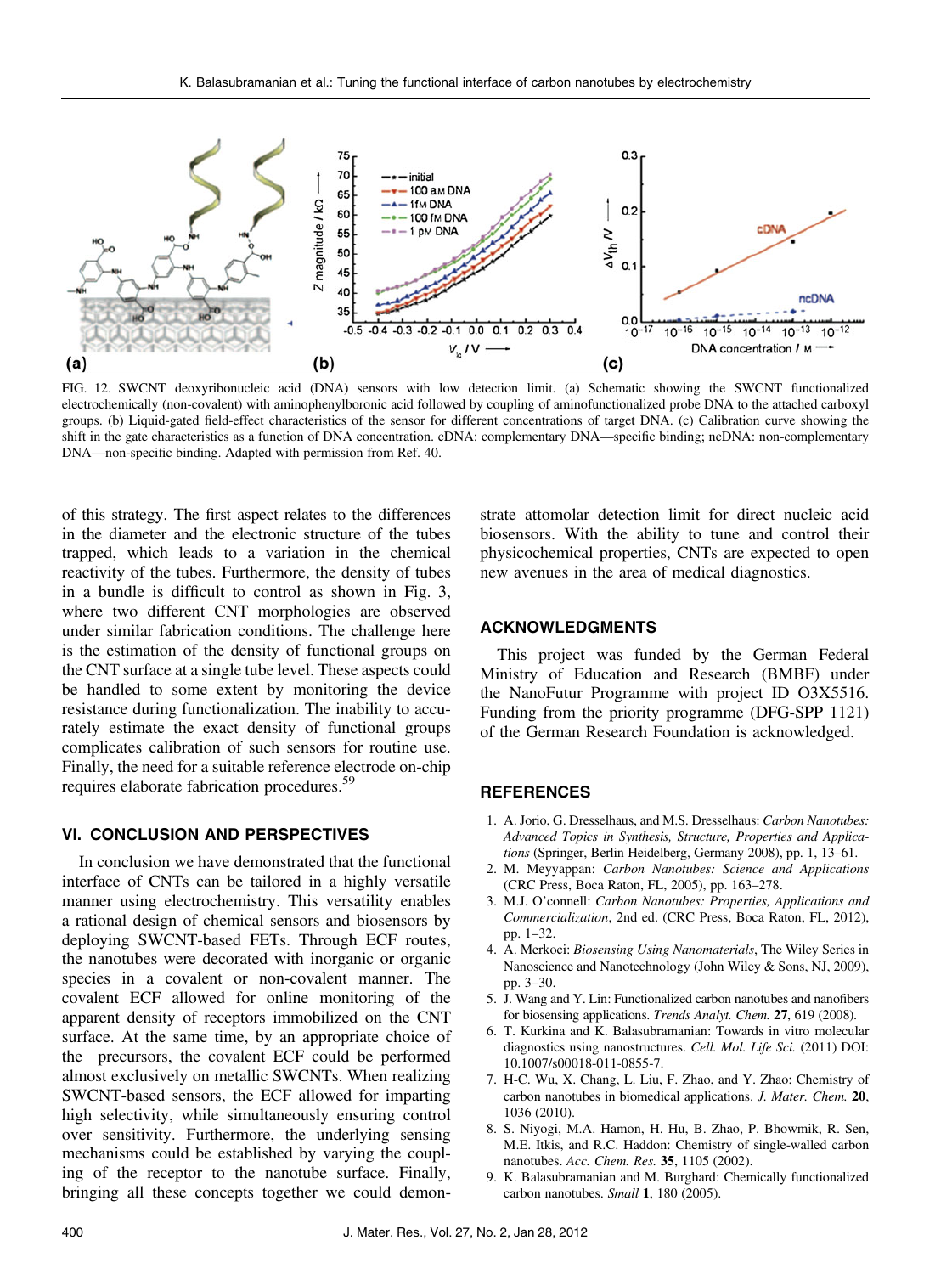- 10. J.J. Davis, K.S. Coleman, B.R. Azamian, C.B. Bagshaw, and M.L.H. Green: Chemical and biochemical sensing with modified single walled carbon nanotubes. Chemistry 9, 3732 (2009).
- 11. V. Georgakilas, K. Kordatos, M. Prato, D.M. Guldi, M. Holzinger, and A. Hirsch: Organic functionalization of carbon nanotubes. J. Am. Chem. Soc. 124, 760 (2002).
- 12. C.E. Banks, T.J. Davies, G.G. Wildgoose, and R.G. Compton: Electrocatalysis at graphite and carbon nanotube modified electrodes: Edge-plane sites and tube ends are the reactive sites. Chem. Commun. 7, 829 (2005).
- 13. M. Burghard: Electronic and vibrational properties of chemically modified single-wall carbon nanotubes. Surf. Sci. Rep. 58, 1 (2005).
- 14. J.B. Cui, M. Burghard, and K. Kern: Reversible sidewall osmylation of individual carbon nanotubes. Nano Lett. 3, 613 (2003).
- 15. M.J. Moghaddam, S. Taylor, M. Gao, S.M. Huang, L.M. Dai, and M.J. McCall: Highly efficient binding of DNA on the sidewalls and tips of carbon nanotubes using photochemistry. Nano Lett. 4, 89 (2004).
- 16. J.L. Bahr and J.M. Tour: Covalent chemistry of single-wall carbon nanotubes. J. Mater. Chem. 12, 1952 (2002).
- 17. S.E. Kooi, U. Schlecht, M. Burghard, and K. Kern: Electrochemical modification of single carbon nanotubes. Angew. Chem. Int. Ed. 41, 1353 (2002).
- 18. K. Balasubramanian and M. Burghard: Electrochemically functionalized carbon nanotubes for device applications. J. Mater. Chem. 18, 3071 (2008).
- 19. X. Peng and S.S. Wong: Functional covalent chemistry of carbon nanotube surfaces. Adv. Mater. 21, 625 (2009).
- 20. A. Maroto, K. Balasubramanian, M. Burghard, and K. Kern: Functionalized metallic carbon nanotube devices for pH sensing. ChemPhysChem 8, 220 (2007).
- 21. J. Kong, H.T. Soh, A.M. Cassell, C.F. Quate, and H. Dai: Synthesis of individual single-walled carbon nanotubes on patterned silicon wafers. Nature 395, 878 (1998).
- 22. H.T. Soh, C.F. Quate, A.F. Morpurgo, C.M. Marcus, J. Kong, and H. Dai: Integrated nanotube circuits: Controlled growth and ohmic contacting of single-walled carbon nanotubes. Appl. Phys. Lett. 75, 627 (1999).
- 23. L. Rispal and U. Schwalke: Large-scale in situ fabrication of voltage-programmable dual-layer high-K dielectric carbon nanotube memory devices with high On/Off ratio. IEEE Electron Device Lett. 29, 1349 (2008).
- 24. T.W. Ebbesen and P.M. Ajayan: Large scale synthesis of carbon nanotubes. Nature 358, 220 (1992).
- 25. M. Terrones, N. Grobert, J.P. Zhang, H. Terrones, J. Olivares, W.K. Hsu, J.P. Hare, A.K. Cheetham, H.W. Kroto, and D.R.M. Walton: Preparation of aligned carbon nanotubes catalysed by laser-etched cobalt thin films. Chem. Phys. Lett. 285, 299 (1998).
- 26. T. Guo, P. Nikolaev, A. Thess, D.T. Colbert, and R.E. Smalley: Catalytic growth of single-walled nanotubes by laser vaporization. Chem. Phys. Lett. 243, 49 (1995).
- 27. M.J. Bronikowski, P.A. Willis, D.T. Colbert, K.A. Smith, and R.E. Smalley: Gas-phase production of carbon single-walled nanotubes from carbon monoxide via the HiPco process: A parametric study. J. Vac. Sci. Technol. A 19, 1800 (2001).
- 28. M.C. Hersam: Progress towards monodisperse single-walled carbon nanotubes. Nat. Nanotechnol. 3, 387 (2008).
- 29. S.J. Tans, A.R.M. Verscheueren, and C. Dekker: Room-temperature transistor based on a single carbon nanotube. Nature 393, 49 (1998).
- 30. R. Martel, T. Schmidt, H.R. Shea, T. Hertel, and Ph. Avouris: Single- and multi-wall carbon nanotube field-effect transistors. Appl. Phys. Lett. **73**, 2447 (1998).
- 31. A. Vlandas, T. Kurkina, A. Ahmad, K. Kern, and K. Balasubramanian: Enzyme-free sugar sensing in microfluidic channels with an affinitybased carbon nanotube sensor. Anal. Chem. 82, 6090 (2010).
- 32. L. An and C.R. Friedrich: Real-time gap impedance monitoring of dielectrophoretic assembly of multiwalled carbon nanotubes. Appl. Phys. Lett. **92**, 173103 (2008).
- 33. A.H. Monica, S.J. Papadakis, R. Osiander, and M. Paranjape: Wafer-level assembly of carbon nanotube networks using dielectrophoresis. Nanotechnology 19, 085303 (2008).
- 34. R. Saito, G. Dresselhaus, and M.S. Dresselhaus: Physical Properties of Carbon Nanotubes (Imperial College Press, London, United Kingdom, 1998), pp. 59–70.
- 35. M. Zheng, A. Jagota, E.D. Semke, B.A. Diner, R.S. Mclean, S.R. Lustig, R.E. Richardson, and N.G. Tassi: DNA-assisted dispersion and separation of carbon nanotubes. Nat. Mater. 2, 338 (2003).
- 36. T. Tanaka, Y. Urabe, D. Nishide, and H. Kataura: Continuous separation of metallic and semiconducting carbon nanotubes using agarose gel. Appl. Phys. Express 2, 125002 (2009).
- 37. A.A. Green and M.C. Hersam: Ultracentrifugation of single-walled nanotubes. Mater. Today 10, 59 (2007).
- 38. NanoIntegris Inc: High Mobility Semiconductor Inks. http://www. nanointegris.com.
- 39. M. Ganzhorn, A. Vijayaraghavan, S. Dehm, F. Hennrich, A.A. Green, M. Fichtner, A. Voigt, M. Rapp, H. von Loehneysen, M.C. Hersam, M.M. Kappes, and R. Krupke: Hydrogen sensing with diameter- and chirality-sorted carbon nanotubes. ACS Nano 5, 1670 (2011).
- 40. T. Kurkina, A. Vlandas, A. Ahmad, K. Kern, and K. Balasubramanian: Label-free detection of few copies of DNA with carbon nanotube impedance biosensors. Angew. Chem. Int. Ed. 50, 3710 (2011).
- 41. W. Kim, A. Javey, O. Vermesh, Q. Wang, Y. Li, and H. Dai: Hysteresis caused by water molecules in carbon nanotube fieldeffect transistors. Nano Lett. 3, 193 (2003).
- 42. K. Balasubramanian, E.J.H. Lee, R.T. Weitz, M. Burghard and K. Kern: Carbon nanotube transistors: Chemical functionalization and device characterization. Phys. Status Solidi A 205, 633 (2008).
- 43. I. Heller, J. Kong, K.A. Williams, C. Dekker, and S.G. Lemay: Electrochemistry at single-walled carbon nanotubes: The role of band structure and quantum capacitance. J. Am. Chem. Soc. 128, 7353 (2006).
- 44. K. Balasubramanian, M. Burghard, and K. Kern: Effect of the electronic structure of carbon nanotubes on the selectivity of electrochemical functionalization. Phys. Chem. Chem. Phys. 10, 2256 (2008).
- 45. A.J. Bard and L.R. Faulkner: Electrochemical Methods and Applications (John Wiley & Sons, NJ, 2001), pp. 632–658.
- 46. Y. Fan, B.R. Goldsmith, and P.G. Collins: Identifying and counting point defects in carbon nanotubes. Nat. Mater. 4, 906 (2005).
- 47. M. Scolari, A. Mews, N. Fu, A. Myalitsin, T. Assmus, K. Balasubramanian, M. Burghard, and K. Kern: Surface-enhanced Raman scattering of carbon nanotubes decorated by individual fluorescent gold particles. J. Phys. Chem. C 112, 391 (2008).
- 48. T.M. Day, P.R. Unwin, N.R. Wilson, and J. Macpherson: Electrochemical templating of metal nanoparticles and nanowires on single-wall carbon nanotube networks. J. Am. Chem. Soc. 127, 10639 (2005).
- 49. G.G. Wildgoose, C.E. Banks, and R.G. Compton: Metal nanoparticles and related materials supported on carbon nanotubes: Methods and applications. Small 2, 182 (2006).
- 50. T. Assmus, K. Balasubramanian, M. Burghard, K. Kern, M. Scolari, N. Fu, A. Myalitsin, and A. Mews: Raman properties of gold nanoparticle-decorated individual carbon nanotubes. Appl. Phys. Lett. 90, 173109 (2007).
- 51. U. Schlecht, K. Balasubramanian, M. Burghard, and K. Kern: Electrochemically decorated carbon nanotubes for hydrogen sensing. Appl. Surf. Sci. 235, 8394 (2007).
- 52. K. Balasubramanian, M. Friedrich, C. Jiang, Y. Fan, A. Mews, M. Burghard, and K. Kern: Electrical transport and confocal Raman